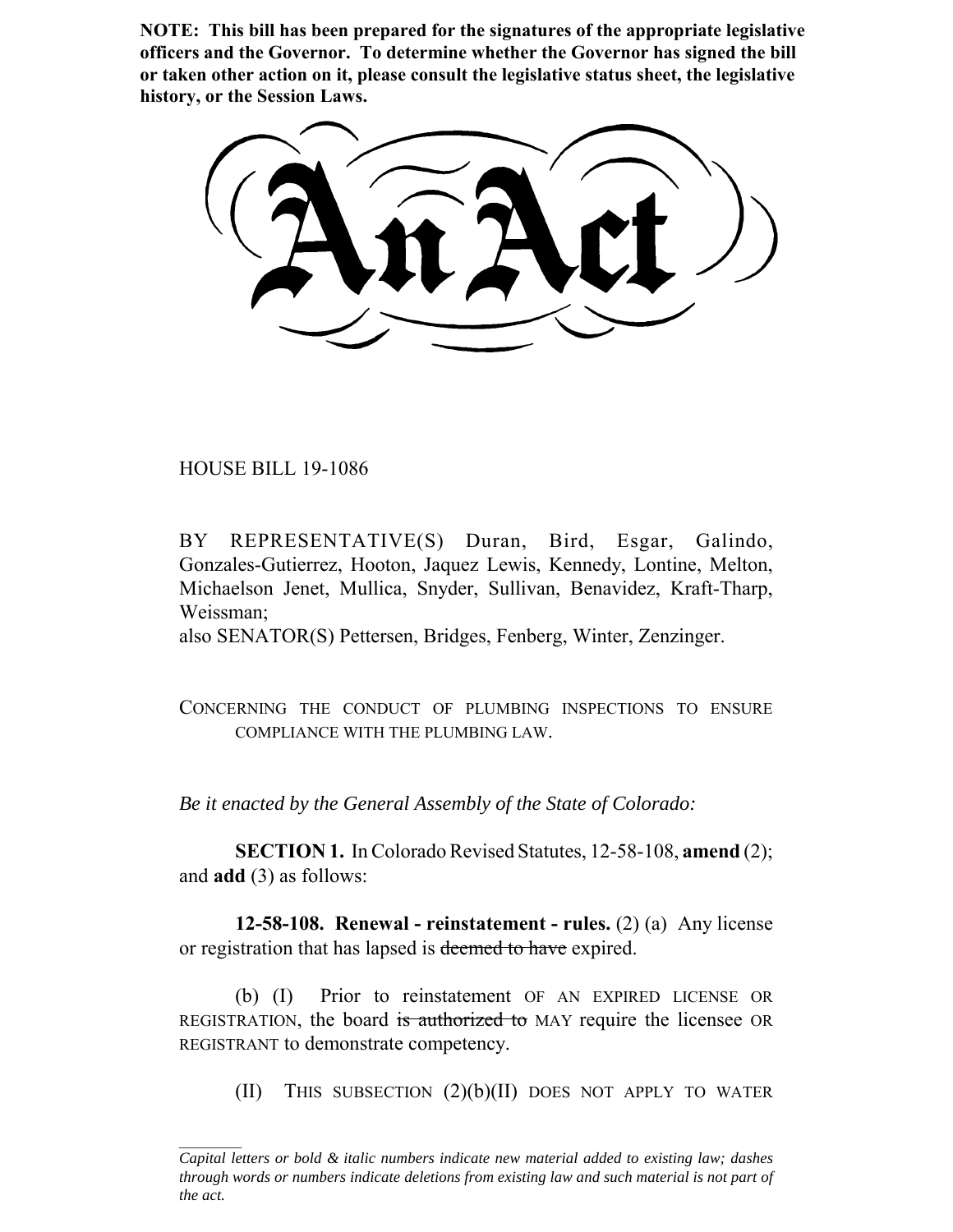CONDITIONING INSTALLERS AND WATER CONDITIONING PRINCIPALS. TO REINSTATE A LICENSE OR REGISTRATION THAT HAS BEEN EXPIRED FOR TWO OR MORE YEARS, A PERSON MUST DEMONSTRATE COMPETENCY BY:

(A) PROVIDING VERIFICATION OF A LICENSE IN GOOD STANDING FROM ANOTHER STATE AND PROOF OF ACTIVE PRACTICE IN THAT STATE FOR THE YEAR PREVIOUS TO THE DATE OF RECEIPT OF THE REINSTATEMENT APPLICATION;

(B) SATISFACTORILY PASSING THE STATE PLUMBING EXAMINATION IN ACCORDANCE WITH SECTION 12-58-107; OR

(C) ANY OTHER MEANS APPROVED BY THE BOARD.

(III) TO REINSTATE A LICENSE OR REGISTRATION THAT HAS BEEN EXPIRED FOR LESS THAN TWO YEARS, A PERSON MUST COMPLY WITH SUBSECTION (3)(a) OF THIS SECTION; EXCEPT THAT THIS SUBSECTION (2)(b)(III) DOES NOT APPLY TO WATER CONDITIONING INSTALLERS AND WATER CONDITIONING PRINCIPALS.

(c) Licenses and registrations shall be renewed or reinstated pursuant to ARE SUBJECT TO RENEWAL OR REINSTATEMENT IN ACCORDANCE WITH a schedule established by the director of the division of professions and occupations within the department of regulatory agencies and pursuant to section 24-34-102 (8).  $C.R.S.$  The director of the division of professions and occupations within the department of regulatory agencies may establish renewal fees and delinquency fees for reinstatement pursuant to section  $24-34-105.$  C.R.S.

(d) If a person fails to renew his or her license or registration pursuant to the schedule established by the director, of the division of professions and occupations, the license or registration shall expire EXPIRES. Any person whose license or registration has expired is subject to the penalties provided in this article ARTICLE 58 or section 24-34-102 (8). C.R.S.

(3) (a) ON OR AFTER MAY 1, 2021, THE BOARD SHALL NOT RENEW OR REINSTATE A LICENSE UNLESS THE APPLICANT HAS COMPLETED EIGHT HOURS OF CONTINUING EDUCATION FOR EVERY TWELVE MONTHS THAT HAVE PASSED AFTER THE LATER OF THE LAST DATE OF RENEWAL OR REINSTATEMENT. THIS

## PAGE 2-HOUSE BILL 19-1086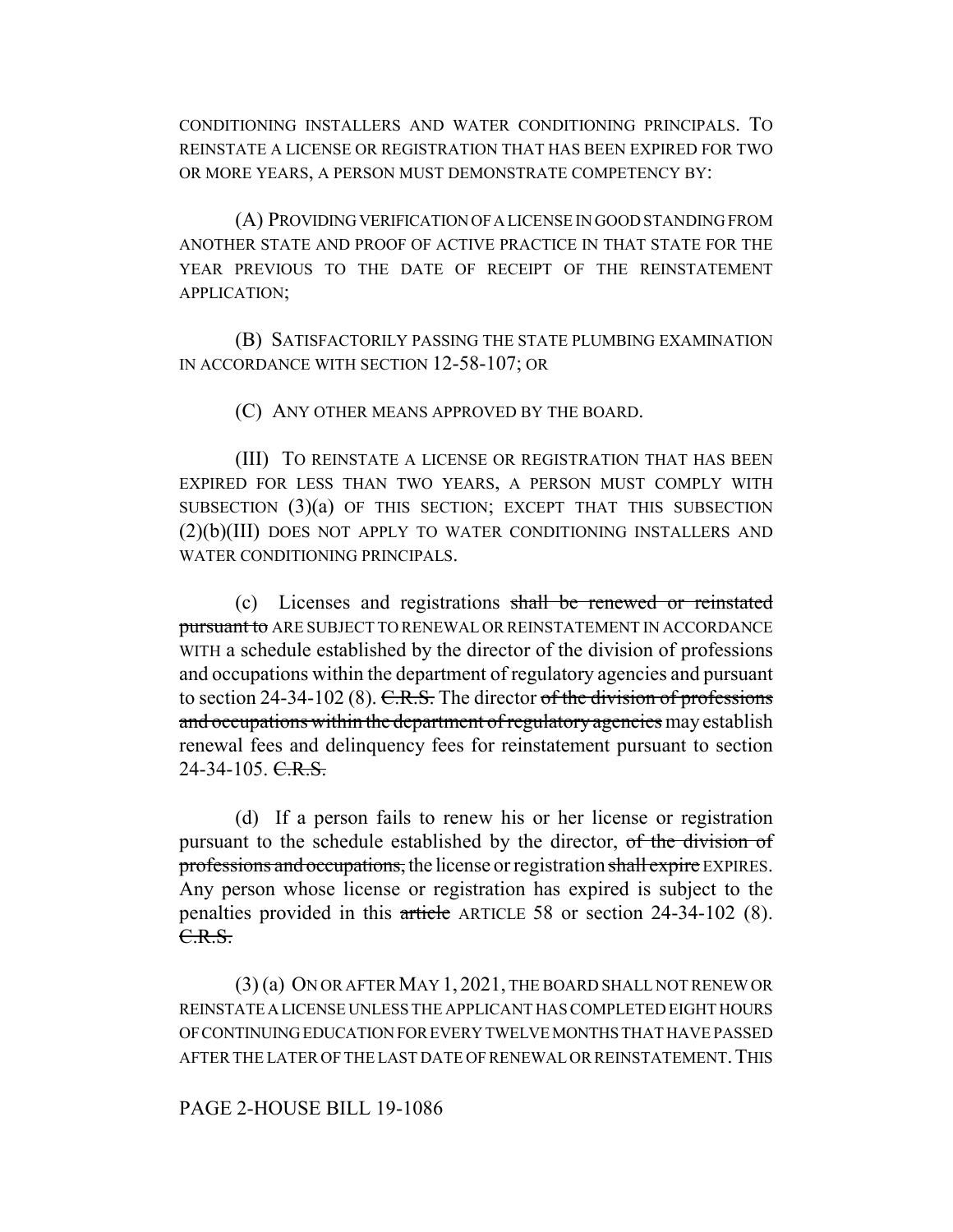SUBSECTION (3)(a) DOES NOT APPLY TO THE FIRST RENEWAL OR REINSTATEMENT OF A LICENSE FOR WHICH, AS A CONDITION OF ISSUANCE, THE APPLICANT SUCCESSFULLY COMPLETED A LICENSING EXAMINATION PURSUANT TO SECTION 12-58-107.

(b) ON OR BEFORE JULY 1, 2020, THE BOARD, IN COLLABORATION WITH ESTABLISHED INDUSTRY TRAINING PROGRAMS AND INDUSTRY REPRESENTATIVES, SHALL ADOPT RULES ESTABLISHING CONTINUING EDUCATION REQUIREMENTS AND STANDARDS. THE REQUIREMENTS AND STANDARDS MUST INCLUDE COURSE WORK RELATED TO THE CODE, INCLUDING CORE COMPETENCIES, AS DETERMINED BY THE BOARD. THE BOARD MAY COUNT A LICENSED PLUMBER'S ENROLLMENT IN A COURSE DESIGNED TO HELP THE PLUMBER ATTAIN NATIONALLY RECOGNIZED PLUMBING AND BUILDING INSPECTION CERTIFICATIONS TOWARDS THE PLUMBER'S CONTINUING EDUCATION REQUIREMENTS. A RENEWAL OR REINSTATEMENT LICENSE APPLICANT MUST FURNISH, OR CAUSE TO BE FURNISHED, TO THE BOARD, IN A FORM AND MANNER DETERMINED BY THE BOARD, DOCUMENTATION DEMONSTRATING COMPLIANCE WITH THIS SUBSECTION (3) AND RULES PROMULGATED TO IMPLEMENT THIS SUBSECTION (3).

(c) TO ENSURE CONSUMER PROTECTION, THE BOARD'S RULES MAY INCLUDE AUDIT STANDARDS FOR LICENSEE COMPLIANCE WITH CONTINUING EDUCATION REQUIREMENTS AND REQUIREMENTS PERTAINING TO THE TESTING OF LICENSEES BY THE CONTINUING EDUCATION VENDOR.

**SECTION 2.** In Colorado Revised Statutes, 12-58-114.5, **add** (10) as follows:

**12-58-114.5. Inspection - application - standards.** (10) (a) AN INSPECTOR PERFORMING AN INSPECTION FOR THE STATE, AN INCORPORATED TOWN OR CITY, COUNTY, CITY AND COUNTY, OR QUALIFIED STATE INSTITUTION OF HIGHER EDUCATION, REFERRED TO IN THIS SUBSECTION (10) AS AN "INSPECTING ENTITY", SHALL VERIFY COMPLIANCE WITH THIS ARTICLE 58.

(b) (I) INSPECTIONS PERFORMED BY AN INSPECTING ENTITY MUST INCLUDE, FOR EACH PROJECT, A CONTEMPORANEOUS REVIEW TO ENSURE COMPLIANCE WITH SECTIONS 12-58-105 AND 12-58-117. A CONTEMPORANEOUS REVIEW MAY INCLUDE A FULL OR PARTIAL REVIEW OF THE PLUMBERS AND APPRENTICES WORKING AT A JOB SITE BEING INSPECTED.

## PAGE 3-HOUSE BILL 19-1086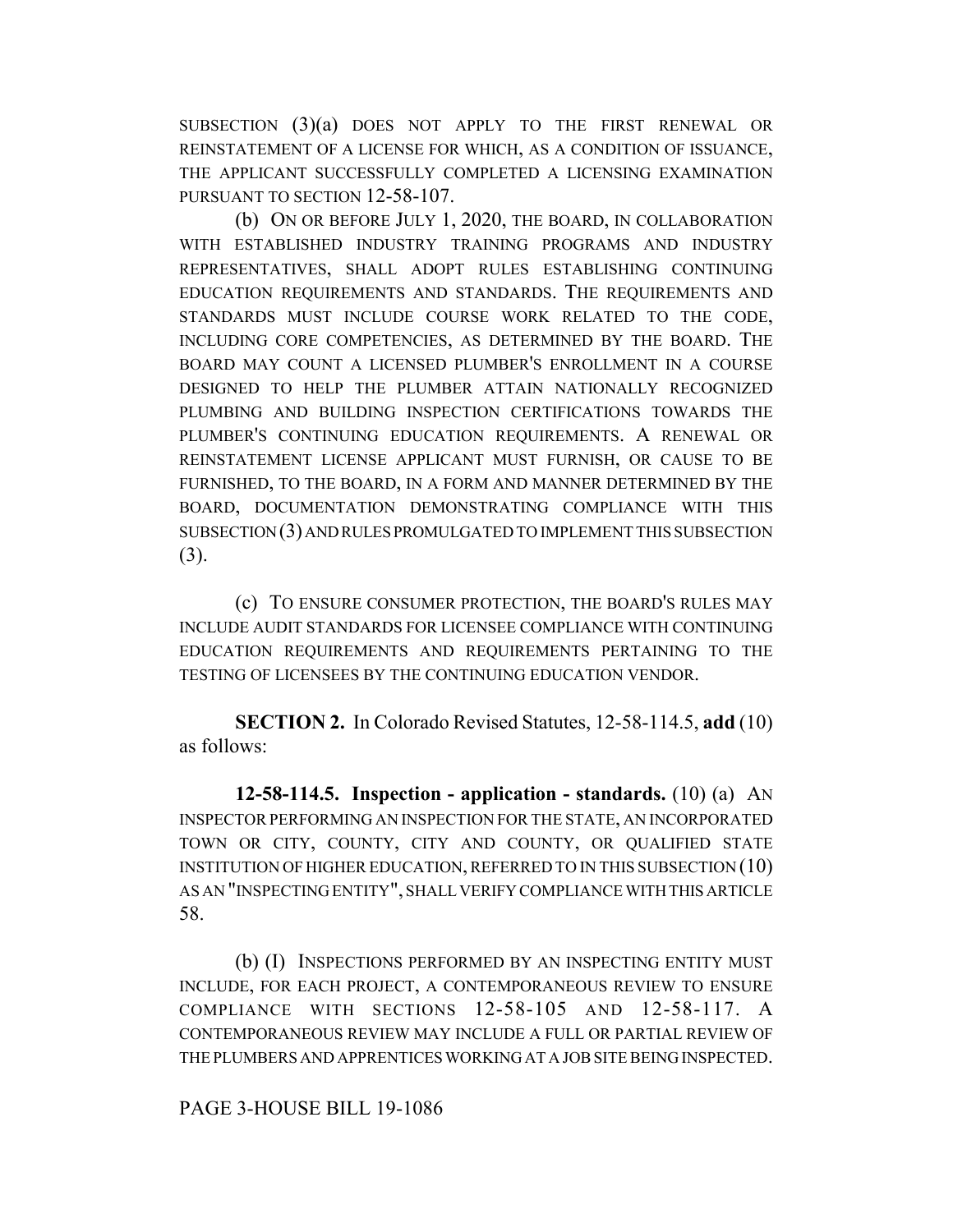(II) TO ENSURE THAT ENFORCEMENT IS CONSISTENT, TIMELY, AND EFFICIENT, EACH INSPECTING ENTITY EMPLOYING INSPECTORS SHALL DEVELOP STANDARD PROCEDURES TO ADVISE ITS INSPECTORS ON HOW TO CONDUCT A CONTEMPORANEOUS REVIEW. AN INSPECTING ENTITY'S STANDARD PROCEDURES NEED NOT REQUIRE A CONTEMPORANEOUS REVIEW FOR EACH INSPECTION OF A PROJECT, BUT THE PROCEDURES MUST PRESERVE AN INSPECTOR'S ABILITY TO VERIFY COMPLIANCE WITH SECTIONS 12-58-105 AND 12-58-117 AT ANY TIME.EACH INSPECTING ENTITY'S PROCEDURES MUST INCLUDE PROVISIONS THAT ALLOW FOR INSPECTORS TO CONDUCT OCCASIONAL, RANDOM, ON-SITE INSPECTIONS WHILE ACTUAL PLUMBING WORK IS BEING CONDUCTED, WITH A FOCUS ON LARGE COMMERCIAL AND MULTI-FAMILY RESIDENTIAL PROJECTS PERMITTED BY THE INSPECTING ENTITY. EACH INSPECTING ENTITY SUBJECT TO THIS SUBSECTION  $(10)(b)(II)$ , INCLUDING THE STATE, SHALL POST ITS CURRENT PROCEDURES REGARDING CONTEMPORANEOUS REVIEWS IN A PROMINENT LOCATION ON ITS PUBLIC WEBSITE AND PROVIDE THE DIRECTOR OF THE DIVISION OF PROFESSIONS AND OCCUPATIONS WITH A LINK TO THE WEB PAGE ON WHICH THE PROCEDURES HAVE BEEN POSTED OR, IF AN INSPECTING ENTITY DOES NOT HAVE A WEBSITE, PROVIDE ITS CURRENT PROCEDURES TO THE DIRECTOR FOR POSTING ON THE BOARD'S WEBSITE.

(III) AN INSPECTOR MAY FILE A COMPLAINT WITH THE BOARD FOR ANY VIOLATION OF THIS ARTICLE 58.

(c) THE BOARD SHALL ENSURE COMPLIANCE WITH THIS SECTION. IF THE BOARD DETERMINES, AS A RESULT OF A FORMAL COMPLAINT, THAT AN INSPECTING ENTITY IS CONDUCTING PLUMBING INSPECTIONS THAT DO NOT COMPLY WITH THIS SECTION, THE BOARD MAY ISSUE TO THE INSPECTING ENTITY AN ORDER TO SHOW CAUSE, IN ACCORDANCE WITH SECTION 12-58-104 (1)(m), AS TO WHY THE BOARD SHOULD NOT ISSUE A FINAL ORDER DIRECTING THE INSPECTING ENTITY TO CEASE AND DESIST CONDUCTING PLUMBING INSPECTIONS UNTIL THE INSPECTING ENTITY COMES INTO COMPLIANCE TO THE SATISFACTION OF THE BOARD. IF THE USE OF STATE PLUMBING INSPECTORS IS REQUIRED AFTER THE ISSUANCE OF A FINAL CEASE-AND-DESIST ORDER PURSUANT TO THIS SUBSECTION (10)(c), THE INSPECTING ENTITY SHALL REIMBURSE THE BOARD FOR ANY EXPENSES INCURRED IN PERFORMING THE INSPECTING ENTITY'S INSPECTIONS, IN ADDITION TO TRANSMITTING THE REQUIRED PERMIT FEES.

**SECTION 3.** In Colorado Revised Statutes, 12-155-112, **amend as**

PAGE 4-HOUSE BILL 19-1086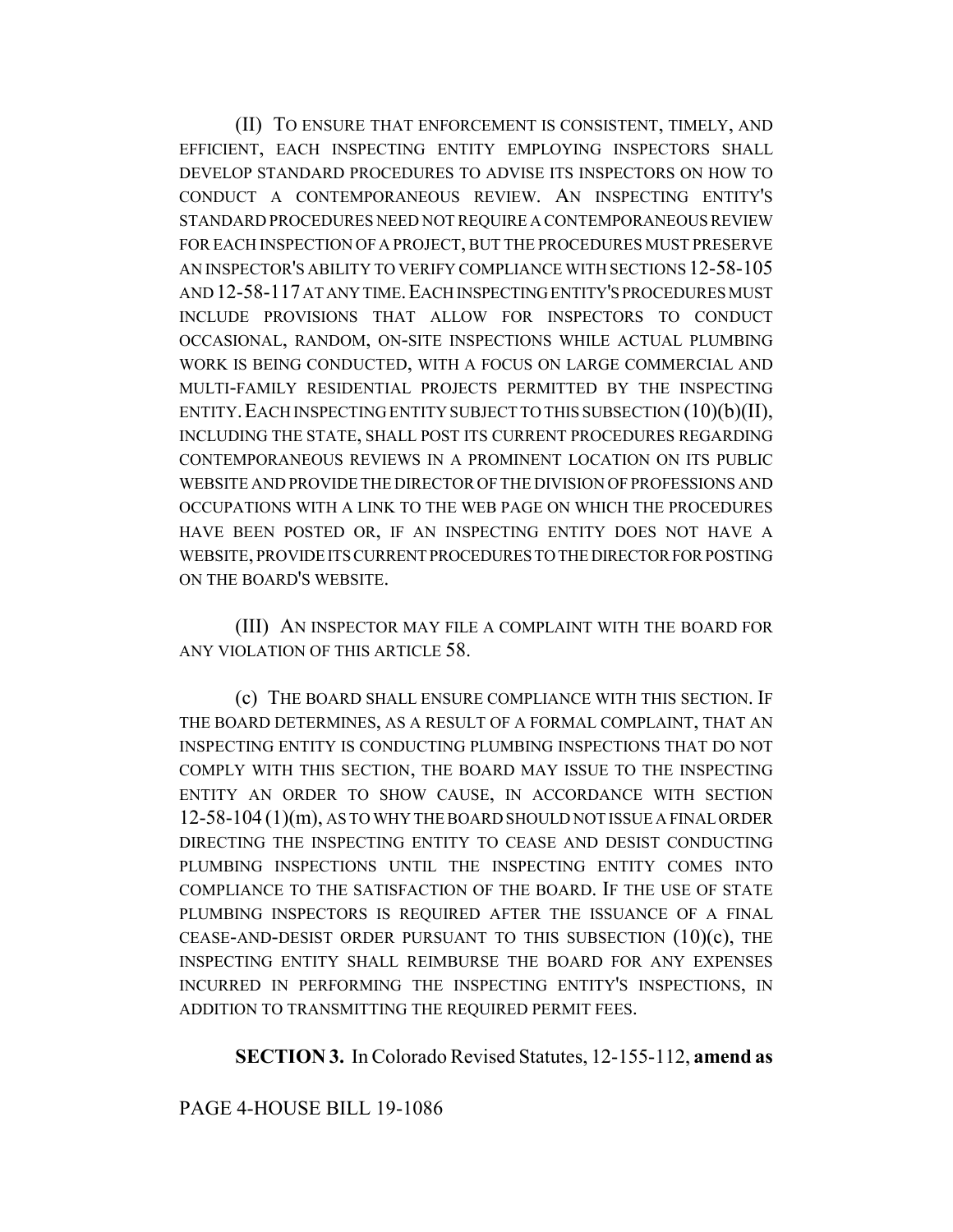**relocated by House Bill 19-1172** (2); and **add** (3) as follows:

**12-155-112. License renewal - fees - reinstatement - rules.** (2) (a) Licenses and registrations issued pursuant to this article 155 are subject to the renewal, expiration, reinstatement, and delinquency fee provisions specified in section 12-20-202 (1) and (2). Any person whose license or registration has expired is subject to the penalties provided in this article 155 or section 12-20-202 (1).

(b) THIS SUBSECTION (2)(b) DOES NOT APPLY TO WATER CONDITIONING INSTALLERS AND WATER CONDITIONING PRINCIPALS. TO REINSTATE A LICENSE OR REGISTRATION THAT HAS BEEN EXPIRED FOR TWO OR MORE YEARS, A PERSON MUST DEMONSTRATE COMPETENCY BY:

(I) PROVIDING VERIFICATION OF A LICENSE IN GOOD STANDING FROM ANOTHER STATE AND PROOF OF ACTIVE PRACTICE IN THAT STATE FOR THE YEAR PREVIOUS TO THE DATE OF RECEIPT OF THE REINSTATEMENT APPLICATION;

(II) SATISFACTORILY PASSING THE STATE PLUMBING EXAMINATION IN ACCORDANCE WITH SECTION 12-58-107; OR

(III) ANY OTHER MEANS APPROVED BY THE BOARD.

(c) TO REINSTATE A LICENSE OR REGISTRATION THAT HAS BEEN EXPIRED FOR LESS THAN TWO YEARS, A PERSON MUST COMPLY WITH SUBSECTION  $(3)(a)$  OF THIS SECTION; EXCEPT THAT THIS SUBSECTION  $(2)(c)$ DOES NOT APPLY TO WATER CONDITIONING INSTALLERS AND WATER CONDITIONING PRINCIPALS.

(3) (a) ON OR AFTER MAY 1, 2021, THE BOARD SHALL NOT RENEW OR REINSTATE A LICENSE UNLESS THE APPLICANT HAS COMPLETED EIGHT HOURS OF CONTINUING EDUCATION FOR EVERY TWELVE MONTHS THAT HAVE PASSED AFTER THE LATER OF THE LAST DATE OF RENEWAL OR REINSTATEMENT. THIS SUBSECTION (3)(a) DOES NOT APPLY TO THE FIRST RENEWAL OR REINSTATEMENT OF A LICENSE FOR WHICH, AS A CONDITION OF ISSUANCE, THE APPLICANT SUCCESSFULLY COMPLETED A LICENSING EXAMINATION PURSUANT TO SECTION 12-155-110.

(b) ON OR BEFORE JULY 1, 2020, THE BOARD, IN COLLABORATION

PAGE 5-HOUSE BILL 19-1086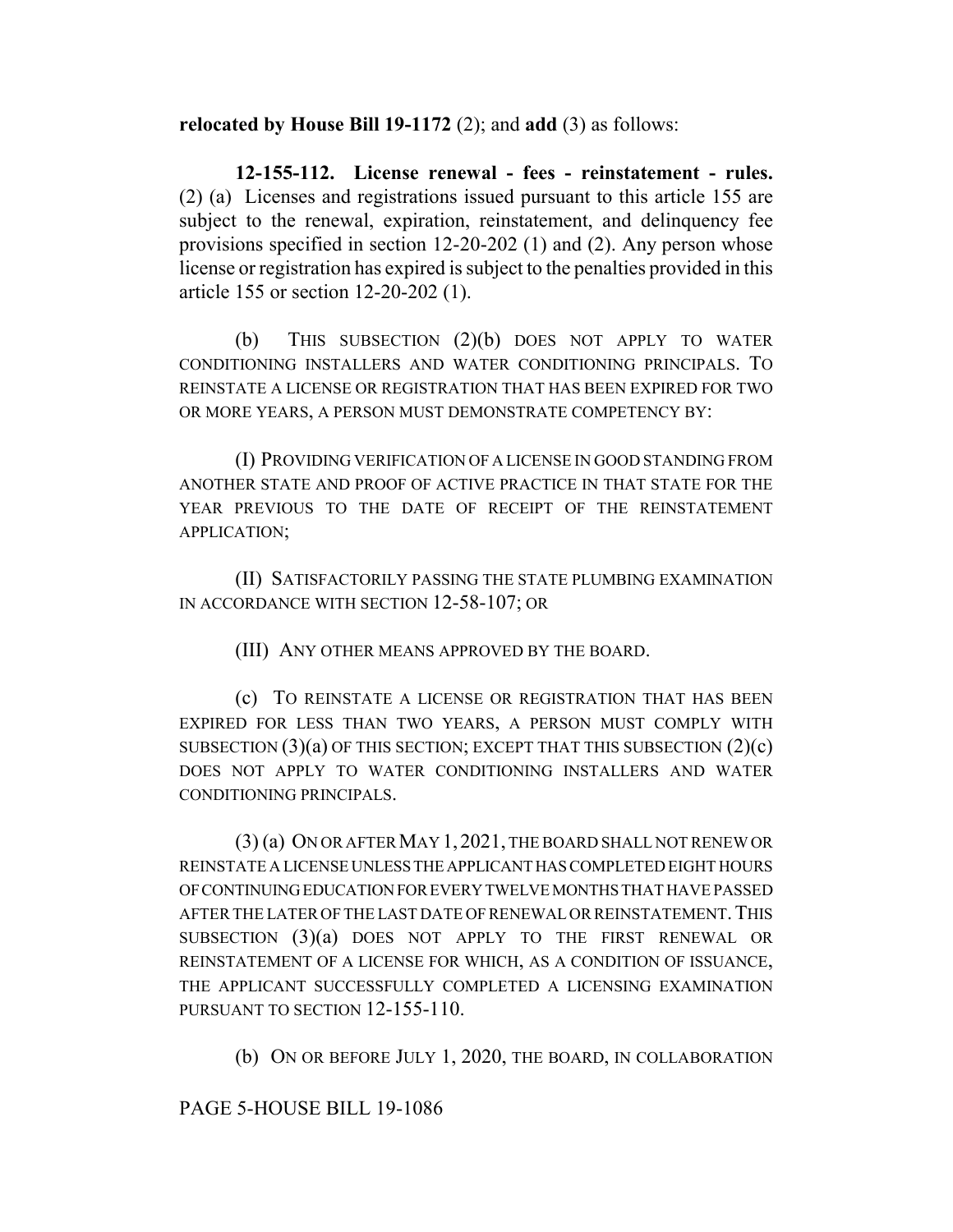WITH ESTABLISHED INDUSTRY TRAINING PROGRAMS AND INDUSTRY REPRESENTATIVES, SHALL ADOPT RULES ESTABLISHING CONTINUING EDUCATION REQUIREMENTS AND STANDARDS. THE REQUIREMENTS AND STANDARDS MUST INCLUDE COURSE WORK RELATED TO THE CODE, INCLUDING CORE COMPETENCIES, AS DETERMINED BY THE BOARD. THE BOARD MAY COUNT A LICENSED PLUMBER'S ENROLLMENT IN A COURSE DESIGNED TO HELP THE PLUMBER ATTAIN NATIONALLY RECOGNIZED PLUMBING AND BUILDING INSPECTION CERTIFICATIONS TOWARDS THE PLUMBER'S CONTINUING EDUCATION REQUIREMENTS. A RENEWAL OR REINSTATEMENT LICENSE APPLICANT MUST FURNISH, OR CAUSE TO BE FURNISHED, TO THE BOARD, IN A FORM AND MANNER DETERMINED BY THE BOARD, DOCUMENTATION DEMONSTRATING COMPLIANCE WITH THIS SUBSECTION (3) AND RULES PROMULGATED TO IMPLEMENT THIS SUBSECTION (3).

(c) TO ENSURE CONSUMER PROTECTION, THE BOARD'S RULES MAY INCLUDE AUDIT STANDARDS FOR LICENSEE COMPLIANCE WITH CONTINUING EDUCATION REQUIREMENTS AND REQUIREMENTS PERTAINING TO THE TESTING OF LICENSEES BY THE CONTINUING EDUCATION VENDOR.

**SECTION 4.** In Colorado Revised Statutes, 12-155-120, **add as relocated by House Bill 19-1172** (10) as follows:

**12-155-120. Inspection - application - standards.** (10) (a) AN INSPECTOR PERFORMING AN INSPECTION FOR THE STATE, AN INCORPORATED TOWN OR CITY, COUNTY, CITY AND COUNTY, OR QUALIFIED STATE INSTITUTION OF HIGHER EDUCATION, REFERRED TO IN THIS SUBSECTION (10) AS AN "INSPECTING ENTITY", SHALL VERIFY COMPLIANCE WITH THIS ARTICLE 155.

(b) (I) INSPECTIONS PERFORMED BY AN INSPECTING ENTITY MUST INCLUDE, FOR EACH PROJECT, A CONTEMPORANEOUS REVIEW TO ENSURE COMPLIANCE WITH SECTIONS 12-155-108 AND 12-155-124. A CONTEMPORANEOUS REVIEW MAY INCLUDE A FULL OR PARTIAL REVIEW OF THE PLUMBERS AND APPRENTICES WORKING AT A JOB SITE BEING INSPECTED.

(II) TO ENSURE THAT ENFORCEMENT IS CONSISTENT, TIMELY, AND EFFICIENT, EACH INSPECTING ENTITY EMPLOYING INSPECTORS SHALL DEVELOP STANDARD PROCEDURES TO ADVISE ITS INSPECTORS ON HOW TO CONDUCT A CONTEMPORANEOUS REVIEW. AN INSPECTING ENTITY'S

## PAGE 6-HOUSE BILL 19-1086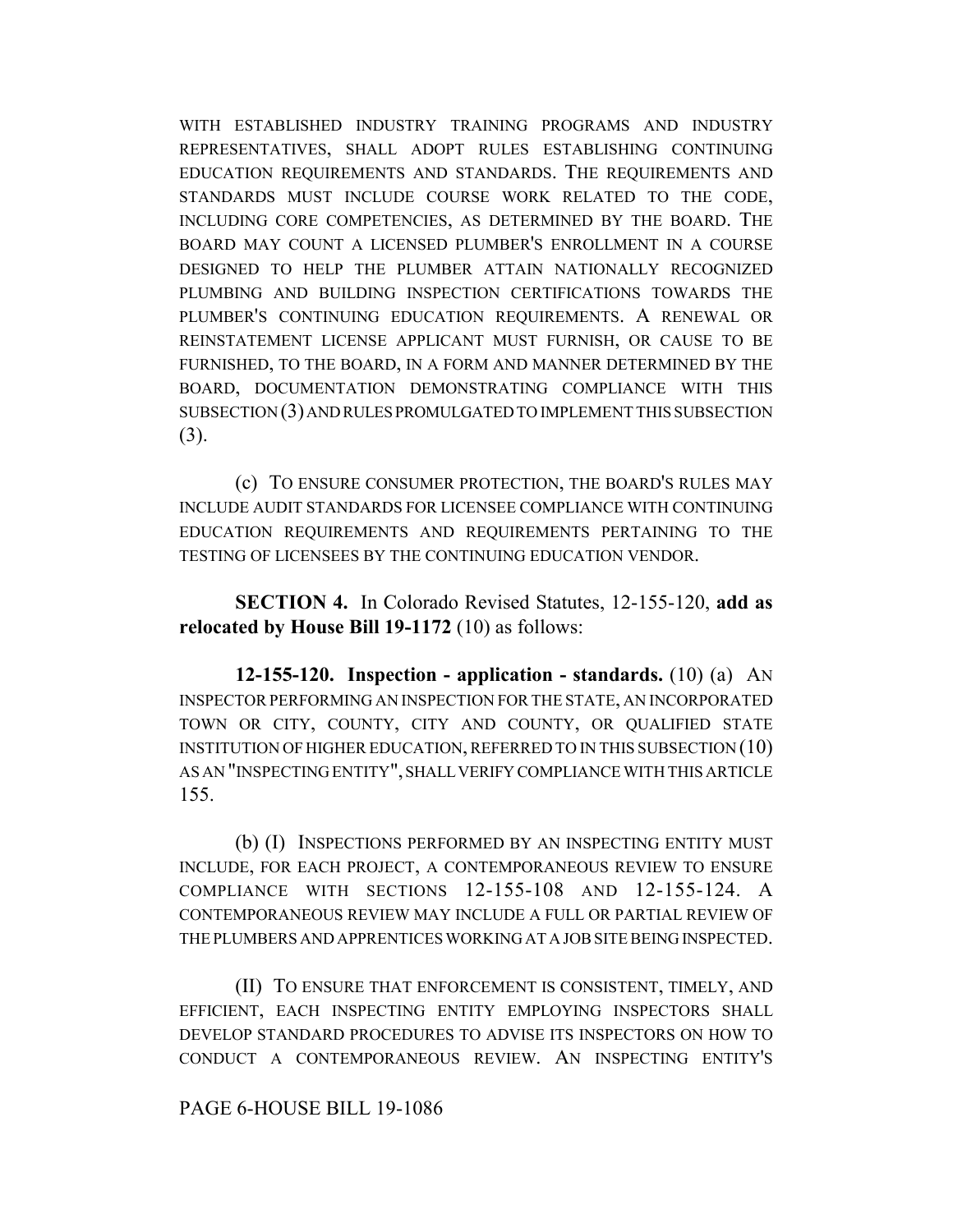STANDARD PROCEDURES NEED NOT REQUIRE A CONTEMPORANEOUS REVIEW FOR EACH INSPECTION OF A PROJECT, BUT THE PROCEDURES MUST PRESERVE AN INSPECTOR'S ABILITY TO VERIFY COMPLIANCE WITH SECTIONS 12-155-108 AND 12-155-124 AT ANY TIME. EACH INSPECTING ENTITY'S PROCEDURES MUST INCLUDE PROVISIONS THAT ALLOW FOR INSPECTORS TO CONDUCT OCCASIONAL, RANDOM, ON-SITE INSPECTIONS WHILE ACTUAL PLUMBING WORK IS BEING CONDUCTED, WITH A FOCUS ON LARGE COMMERCIAL AND MULTI-FAMILY RESIDENTIAL PROJECTS PERMITTED BY THE INSPECTING ENTITY. EACH INSPECTING ENTITY SUBJECT TO THIS SUBSECTION  $(10)(b)(II)$ , INCLUDING THE STATE, SHALL POST ITS CURRENT PROCEDURES REGARDING CONTEMPORANEOUS REVIEWS IN A PROMINENT LOCATION ON ITS PUBLIC WEBSITE AND PROVIDE THE DIRECTOR WITH A LINK TO THE WEB PAGE ON WHICH THE PROCEDURES HAVE BEEN POSTED OR, IF AN INSPECTING ENTITY DOES NOT HAVE A WEBSITE, PROVIDE ITS CURRENT PROCEDURES TO THE DIRECTOR FOR POSTING ON THE BOARD'S WEBSITE.

(III) AN INSPECTOR MAY FILE A COMPLAINT WITH THE BOARD FOR ANY VIOLATION OF THIS ARTICLE 155.

(c) THE BOARD SHALL ENSURE COMPLIANCE WITH THIS SECTION. IF THE BOARD DETERMINES, AS A RESULT OF A FORMAL COMPLAINT, THAT AN INSPECTING ENTITY IS CONDUCTING PLUMBING INSPECTIONS THAT DO NOT COMPLY WITH THIS SECTION, THE BOARD MAY ISSUE TO THE INSPECTING ENTITY AN ORDER TO SHOW CAUSE, IN ACCORDANCE WITH SECTION  $12-155-105$   $(1)(m)$ , AS TO WHY THE BOARD SHOULD NOT ISSUE A FINAL ORDER DIRECTING THE INSPECTING ENTITY TO CEASE AND DESIST CONDUCTING PLUMBING INSPECTIONS UNTIL THE INSPECTING ENTITY COMES INTO COMPLIANCE TO THE SATISFACTION OF THE BOARD. IF THE USE OF STATE PLUMBING INSPECTORS IS REQUIRED AFTER THE ISSUANCE OF A FINAL CEASE-AND-DESIST ORDER PURSUANT TO THIS SUBSECTION  $(10)(c)$ , THE INSPECTING ENTITY SHALL REIMBURSE THE BOARD FOR ANY EXPENSES INCURRED IN PERFORMING THE INSPECTING ENTITY'S INSPECTIONS, IN ADDITION TO TRANSMITTING THE REQUIRED PERMIT FEES.

**SECTION 5. Act subject to petition - effective date.** (1) Except as otherwise provided in subsection (2) of this section, this act takes effect January 1, 2020; except that, if a referendum petition is filed pursuant to section 1 (3) of article V of the state constitution against this act or an item, section, or part of this act within the ninety-day period after final adjournment of the general assembly, then the act, item, section, or part will

PAGE 7-HOUSE BILL 19-1086